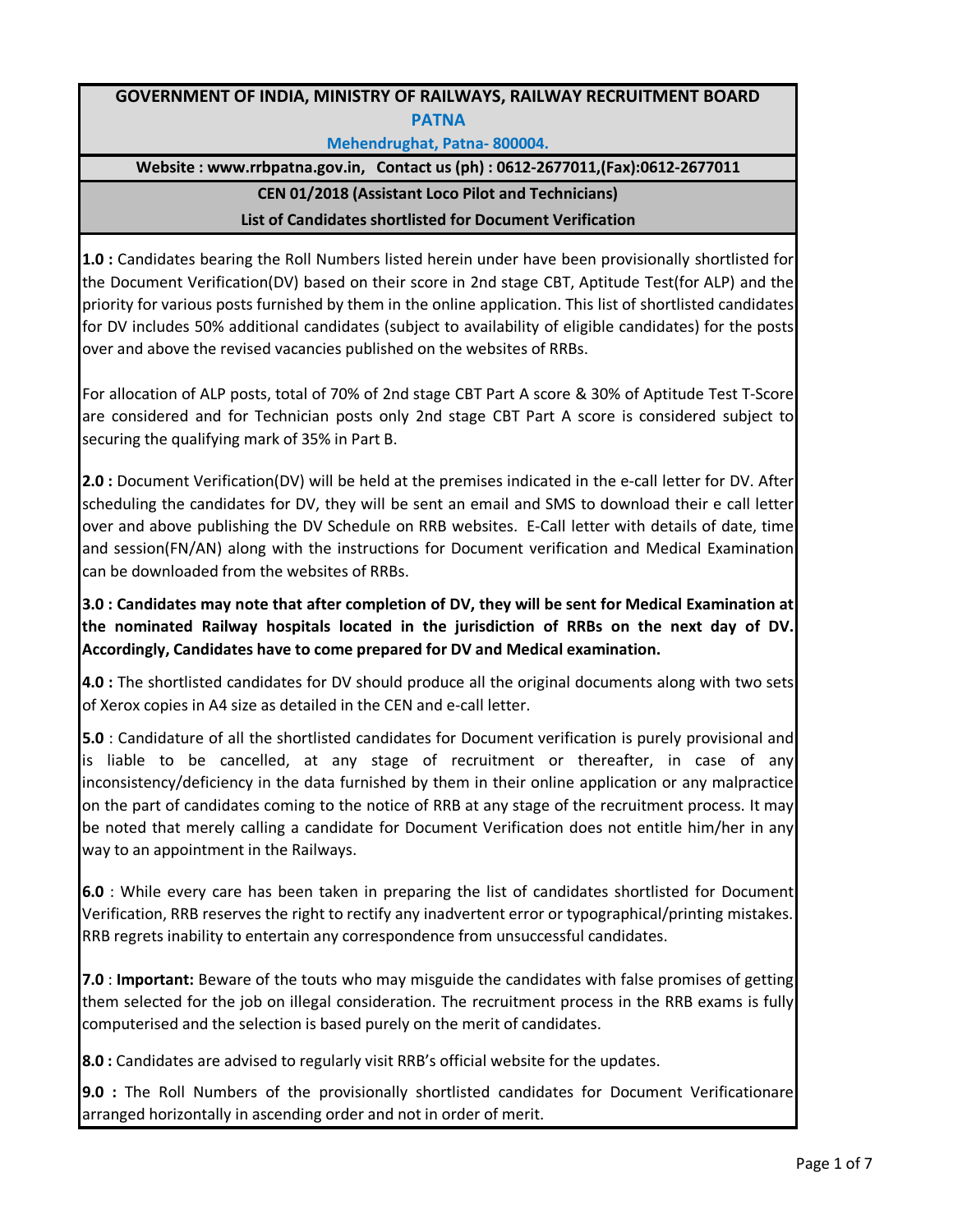| 121003091050085 | 121019085800018 | 121021083840239 | 121021085800003 | 121024079540745 |
|-----------------|-----------------|-----------------|-----------------|-----------------|
| 121025079540829 | 121025091050761 | 121029091050836 | 121030079540926 | 121030091050730 |
| 141004083750205 | 151001006730234 | 151001006730318 | 151001032810156 | 151001042730130 |
| 151001042730268 | 151001042730534 | 151001087880215 | 151001090020209 | 151001090580325 |
| 151001092870293 | 151001095160011 | 151001095160032 | 151001095640038 | 151002006730060 |
| 151002042730047 | 151002042730353 | 151002087880006 | 151002087880042 | 151002088340016 |
| 151002088340071 | 151002090000062 | 151002090000124 | 151002090000365 | 151002090020054 |
| 151002095160074 | 151002095170045 | 151003006730171 | 151003032810035 | 151003087880047 |
| 151003090000079 | 151003090000463 | 151003092860206 | 151003092870028 | 151003095160033 |
| 151003095160051 | 151003095170151 | 151003095170174 | 151003095640134 | 151004006730066 |
| 151004006730137 | 151004006730354 | 151004042730254 | 151004042730306 | 151004042730342 |
| 151004086960057 | 151004087880114 | 151004087880139 | 151004087880161 | 151004090020026 |
| 151004090020212 | 151004090070008 | 151004095160109 | 151004095160282 | 151004095170104 |
| 151004095640061 | 151004095640073 | 151004095640137 | 151005006730055 | 151005006730480 |
| 151005086690045 | 151005086690144 | 151005086960099 | 151005087880165 | 151005090000072 |
| 151005090000081 | 151005090000215 | 151005090060055 | 151005090580165 | 151005092870382 |
| 151005095170180 | 151005095640072 | 151006042730053 | 151006042730058 | 151006090020220 |
| 151006095160135 | 151006095640065 | 151006095640080 | 151006095640140 | 151007042730249 |
| 151007086960186 | 151007090000394 | 151007090580024 | 151007092870461 | 151007095160008 |
| 151007095160287 | 151007095170153 | 151007095640009 | 151007095640138 | 151008006730138 |
| 151008006730250 | 151008006730274 | 151008006730336 | 151008006730395 | 151008006730588 |
| 151008032810082 | 151008042730202 | 151008042730301 | 151008086960031 | 151008087880113 |
| 151008090020023 | 151008090020025 | 151008095160242 | 151008095170023 | 151008095640005 |
| 151008095640048 | 151009042730090 | 151009042730263 | 151009042730503 | 151009086960046 |
| 151009090000039 | 151009090000064 | 151009092860116 | 151009092870223 | 151009095160013 |
| 151009095170142 | 151010006730358 | 151010086690110 | 151010087880002 | 151010087880028 |
| 151010087880036 | 151010090000070 | 151010090000095 | 151010090000161 | 151010090000297 |
| 151010090000387 | 151010090000421 | 151010092870314 | 151010095160014 | 151010095160092 |
| 151010095160160 | 151010095640028 | 151010095640029 | 151011006730008 | 151011006730058 |
| 151011006730329 | 151011042730218 | 151011042730269 | 151011042730294 | 151011086690083 |
| 151011087880181 | 151011090000120 | 151011090070101 | 151011090580249 | 151011092860248 |
| 151011092870166 | 151011095160065 | 151011095170147 | 151011095640002 | 151011095640049 |
| 151011095640109 | 151011095640145 | 151012032810086 | 151012032810108 | 151012042730148 |
| 151012042730162 | 151012042730188 | 151012042730408 | 151012090000073 | 151012090000114 |
| 151012090000198 | 151012092860298 | 151012095160105 | 151012095170018 | 151012095640002 |
| 151012095640007 | 151012095640067 | 151013042730035 | 151013042730121 | 151013087880003 |
| 151013088340013 | 151013090000065 | 151013090000161 | 151013090580039 | 151013092860339 |
| 151013092870127 | 151013095160241 | 151013095170039 | 151013095640003 | 151013095640045 |
| 151013095640089 | 151014006730511 | 151014042730374 | 151014042730401 | 151014087880024 |
| 151014090000086 | 151014090000094 | 151014090000170 | 151014090000249 | 151014090000276 |
| 151014090020032 | 151014090580243 | 151014092860093 | 151014095170068 | 151014095640027 |
| 151014095640197 | 151015088340086 | 151015090000093 | 151015090000391 | 151015090020006 |
| 151015090020107 | 151015090060177 | 151015092860105 | 151015095160171 | 151015095170036 |
| 151015095640191 | 151016006730076 | 151016032810198 | 151016042730204 | 151016042730402 |
| 151016086960173 | 151016090000059 | 151016090000117 | 151016090020041 | 151016090020073 |
| 151016095160007 | 151016095160025 | 151016095160163 | 151016095160243 | 151016095160245 |
| 151016095170208 | 151016095640147 | 151017006730108 | 151017006730255 | 151017006730312 |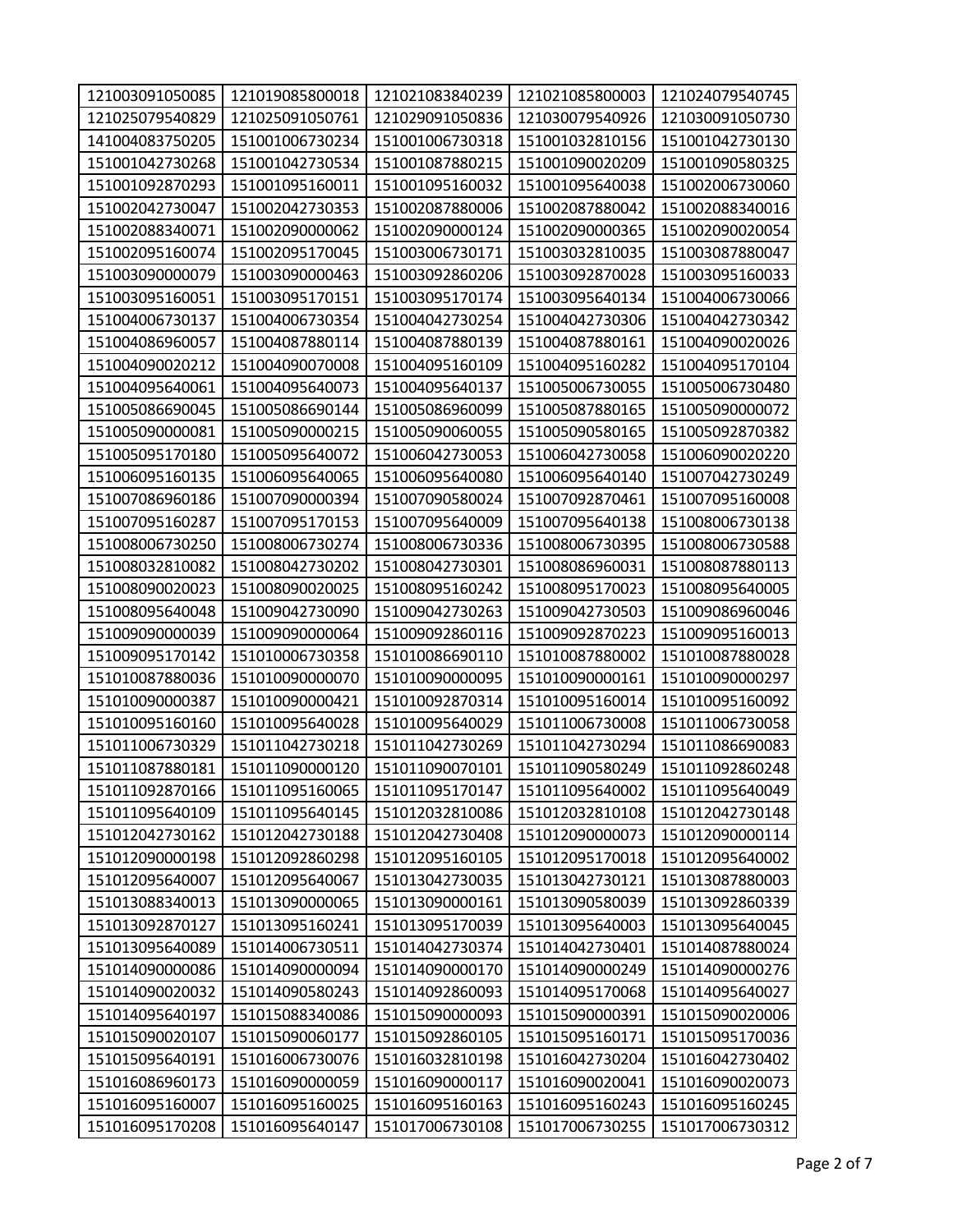| 151017042730079<br>151017086690106<br>151017090000187<br>151017090000344<br>151017090020008<br>151017090020046<br>151017090020051<br>151017090070024<br>151017090580013<br>151017095160013<br>151017095640151<br>151018042730066<br>151018042730114<br>151018042730498<br>151018086690150<br>151018086960109<br>151018087880001<br>151018087880005<br>151018087880012<br>151018087880027<br>151018087880176<br>151018090000232<br>151018095640099<br>151018087880131<br>151018090020123<br>151019006730333<br>151019006730444<br>151019086690045<br>151019090000054<br>151019090000373<br>151019092860047<br>151019095160184<br>151019095160339<br>151019095170088<br>151020006730036<br>151020006730555<br>151020042730074<br>151020086960030<br>151020087880076<br>151020086960081<br>151020090000083<br>151020090000086<br>151020090000112<br>151020090020098<br>151020092870485 |                 |
|-------------------------------------------------------------------------------------------------------------------------------------------------------------------------------------------------------------------------------------------------------------------------------------------------------------------------------------------------------------------------------------------------------------------------------------------------------------------------------------------------------------------------------------------------------------------------------------------------------------------------------------------------------------------------------------------------------------------------------------------------------------------------------------------------------------------------------------------------------------------------------------|-----------------|
|                                                                                                                                                                                                                                                                                                                                                                                                                                                                                                                                                                                                                                                                                                                                                                                                                                                                                     |                 |
|                                                                                                                                                                                                                                                                                                                                                                                                                                                                                                                                                                                                                                                                                                                                                                                                                                                                                     |                 |
|                                                                                                                                                                                                                                                                                                                                                                                                                                                                                                                                                                                                                                                                                                                                                                                                                                                                                     |                 |
|                                                                                                                                                                                                                                                                                                                                                                                                                                                                                                                                                                                                                                                                                                                                                                                                                                                                                     |                 |
|                                                                                                                                                                                                                                                                                                                                                                                                                                                                                                                                                                                                                                                                                                                                                                                                                                                                                     |                 |
|                                                                                                                                                                                                                                                                                                                                                                                                                                                                                                                                                                                                                                                                                                                                                                                                                                                                                     |                 |
|                                                                                                                                                                                                                                                                                                                                                                                                                                                                                                                                                                                                                                                                                                                                                                                                                                                                                     |                 |
|                                                                                                                                                                                                                                                                                                                                                                                                                                                                                                                                                                                                                                                                                                                                                                                                                                                                                     |                 |
|                                                                                                                                                                                                                                                                                                                                                                                                                                                                                                                                                                                                                                                                                                                                                                                                                                                                                     |                 |
| 151020095160129<br>151020095170035<br>151020095640067<br>151020095640156<br>151021006730064                                                                                                                                                                                                                                                                                                                                                                                                                                                                                                                                                                                                                                                                                                                                                                                         |                 |
| 151021006730270<br>151021042730054<br>151021042730070<br>151021042730095<br>151021042730386                                                                                                                                                                                                                                                                                                                                                                                                                                                                                                                                                                                                                                                                                                                                                                                         |                 |
| 151021088340105<br>151021090000198<br>151021090000312<br>151021095160202<br>151021095170098                                                                                                                                                                                                                                                                                                                                                                                                                                                                                                                                                                                                                                                                                                                                                                                         |                 |
| 151021095640164<br>151022042730130<br>151022087880017<br>151022042730154<br>151022042730536                                                                                                                                                                                                                                                                                                                                                                                                                                                                                                                                                                                                                                                                                                                                                                                         |                 |
| 151022087880072<br>151022088340117<br>151022090580275<br>151022095160046<br>151022095160049                                                                                                                                                                                                                                                                                                                                                                                                                                                                                                                                                                                                                                                                                                                                                                                         |                 |
| 151022095160106<br>151022095160108<br>151022095160127<br>151022095160201<br>151022095640124                                                                                                                                                                                                                                                                                                                                                                                                                                                                                                                                                                                                                                                                                                                                                                                         |                 |
| 151023006730083<br>151023006730283<br>151023006730308<br>151023006730479<br>151023042730094                                                                                                                                                                                                                                                                                                                                                                                                                                                                                                                                                                                                                                                                                                                                                                                         |                 |
| 151023042730346<br>151023086690034<br>151023086960131<br>151023090000244<br>151023090000251                                                                                                                                                                                                                                                                                                                                                                                                                                                                                                                                                                                                                                                                                                                                                                                         |                 |
| 151023090070031<br>151023090070046<br>151023095170014<br>151023095640023<br>151023090580087                                                                                                                                                                                                                                                                                                                                                                                                                                                                                                                                                                                                                                                                                                                                                                                         |                 |
| 151024006730067<br>151024006730077<br>151024006730095<br>151024006730425<br>151024042730044                                                                                                                                                                                                                                                                                                                                                                                                                                                                                                                                                                                                                                                                                                                                                                                         |                 |
| 151024042730170<br>151024042730249<br>151024042730360<br>151024042730563<br>151024087880189                                                                                                                                                                                                                                                                                                                                                                                                                                                                                                                                                                                                                                                                                                                                                                                         |                 |
| 151024090000124<br>151024090000125<br>151024090000178<br>151024092860061<br>151024092860062                                                                                                                                                                                                                                                                                                                                                                                                                                                                                                                                                                                                                                                                                                                                                                                         |                 |
| 151024095160281<br>151024095640017<br>151024095640110<br>151024095640185<br>151025006730523                                                                                                                                                                                                                                                                                                                                                                                                                                                                                                                                                                                                                                                                                                                                                                                         |                 |
| 151025042730158<br>151025087880058<br>151025090060038<br>151025090000039<br>151025090000052                                                                                                                                                                                                                                                                                                                                                                                                                                                                                                                                                                                                                                                                                                                                                                                         |                 |
| 151025095170005<br>151025095170061<br>151025095170132<br>151026006730555<br>151026086690191                                                                                                                                                                                                                                                                                                                                                                                                                                                                                                                                                                                                                                                                                                                                                                                         |                 |
| 151026087880186<br>151026090000213<br>151026090000472<br>151026090580332<br>151026092860092                                                                                                                                                                                                                                                                                                                                                                                                                                                                                                                                                                                                                                                                                                                                                                                         |                 |
| 151026095160163<br>151026095160241<br>151026095640009<br>151026095640021<br>151026095640221                                                                                                                                                                                                                                                                                                                                                                                                                                                                                                                                                                                                                                                                                                                                                                                         |                 |
| 151027042730104<br>151027042730250<br>151027042730515<br>151027087880091<br>151027087880097                                                                                                                                                                                                                                                                                                                                                                                                                                                                                                                                                                                                                                                                                                                                                                                         |                 |
| 151027087880154<br>151027090020109<br>151027087880136<br>151027090000211<br>151027090000408                                                                                                                                                                                                                                                                                                                                                                                                                                                                                                                                                                                                                                                                                                                                                                                         |                 |
| 151027095170038<br>151027090020112<br>151027092870149<br>151027095160025<br>151027095160258                                                                                                                                                                                                                                                                                                                                                                                                                                                                                                                                                                                                                                                                                                                                                                                         |                 |
| 151028042730481<br>151027095640138<br>151028006730698<br>151028042730098<br>151028042730127                                                                                                                                                                                                                                                                                                                                                                                                                                                                                                                                                                                                                                                                                                                                                                                         |                 |
| 151028095160086<br>151028090020025<br>151028090020236<br>151028090580043<br>151028092870413                                                                                                                                                                                                                                                                                                                                                                                                                                                                                                                                                                                                                                                                                                                                                                                         |                 |
| 151029006730125<br>151029006730351<br>151029032810027<br>151029032810215<br>151029042730193                                                                                                                                                                                                                                                                                                                                                                                                                                                                                                                                                                                                                                                                                                                                                                                         |                 |
| 151029086690077<br>151029090000086<br>151029090000466<br>151029090070035<br>151029090580041                                                                                                                                                                                                                                                                                                                                                                                                                                                                                                                                                                                                                                                                                                                                                                                         |                 |
| 151029095160103<br>151029095160166<br>151029095170007<br>151029095640073<br>151030006730205                                                                                                                                                                                                                                                                                                                                                                                                                                                                                                                                                                                                                                                                                                                                                                                         |                 |
| 151030086960083<br>151030086960095<br>151030087880016<br>151030042730440<br>151030087880024                                                                                                                                                                                                                                                                                                                                                                                                                                                                                                                                                                                                                                                                                                                                                                                         |                 |
| 151030090000149<br>151030090000281<br>151030090000300<br>151030090020151<br>151030095160142                                                                                                                                                                                                                                                                                                                                                                                                                                                                                                                                                                                                                                                                                                                                                                                         |                 |
| 151030095160178<br>151030095160195<br>151030095640080<br>151030095640094<br>161010083900090                                                                                                                                                                                                                                                                                                                                                                                                                                                                                                                                                                                                                                                                                                                                                                                         |                 |
| 161029083900055<br>171004042460407<br>171006042460091<br>171006087470633<br>171007087470027                                                                                                                                                                                                                                                                                                                                                                                                                                                                                                                                                                                                                                                                                                                                                                                         |                 |
| 171007087470401<br>171008042460027<br>171008087470253<br>171008087470492<br>171010042460294                                                                                                                                                                                                                                                                                                                                                                                                                                                                                                                                                                                                                                                                                                                                                                                         |                 |
| 171011083870081<br>171012042460079<br>171012087470014<br>171012087470081<br>171012087470156                                                                                                                                                                                                                                                                                                                                                                                                                                                                                                                                                                                                                                                                                                                                                                                         |                 |
| 171013083870126<br>171014042460079<br>171014042460156<br>171014087470075<br>171014087470355                                                                                                                                                                                                                                                                                                                                                                                                                                                                                                                                                                                                                                                                                                                                                                                         |                 |
| 171015045770087<br>171015087470102<br>171015087470252<br>171015087470661<br>171015087470683                                                                                                                                                                                                                                                                                                                                                                                                                                                                                                                                                                                                                                                                                                                                                                                         |                 |
| 171016087470054<br>171018042460088<br>171019087470071<br>171020087470328<br>171021087470554                                                                                                                                                                                                                                                                                                                                                                                                                                                                                                                                                                                                                                                                                                                                                                                         |                 |
| 171021087470656<br>171023087470221<br>171023087470348<br>171022087470137<br>171023087470299                                                                                                                                                                                                                                                                                                                                                                                                                                                                                                                                                                                                                                                                                                                                                                                         |                 |
| 171024087470121<br>171024087470347<br>171025087470028<br>171025087470106<br>171027087470401                                                                                                                                                                                                                                                                                                                                                                                                                                                                                                                                                                                                                                                                                                                                                                                         |                 |
| 201002081600194<br>201004093500073<br>171028087470564<br>171030087470031<br>201002093880010                                                                                                                                                                                                                                                                                                                                                                                                                                                                                                                                                                                                                                                                                                                                                                                         |                 |
|                                                                                                                                                                                                                                                                                                                                                                                                                                                                                                                                                                                                                                                                                                                                                                                                                                                                                     | 201006093500034 |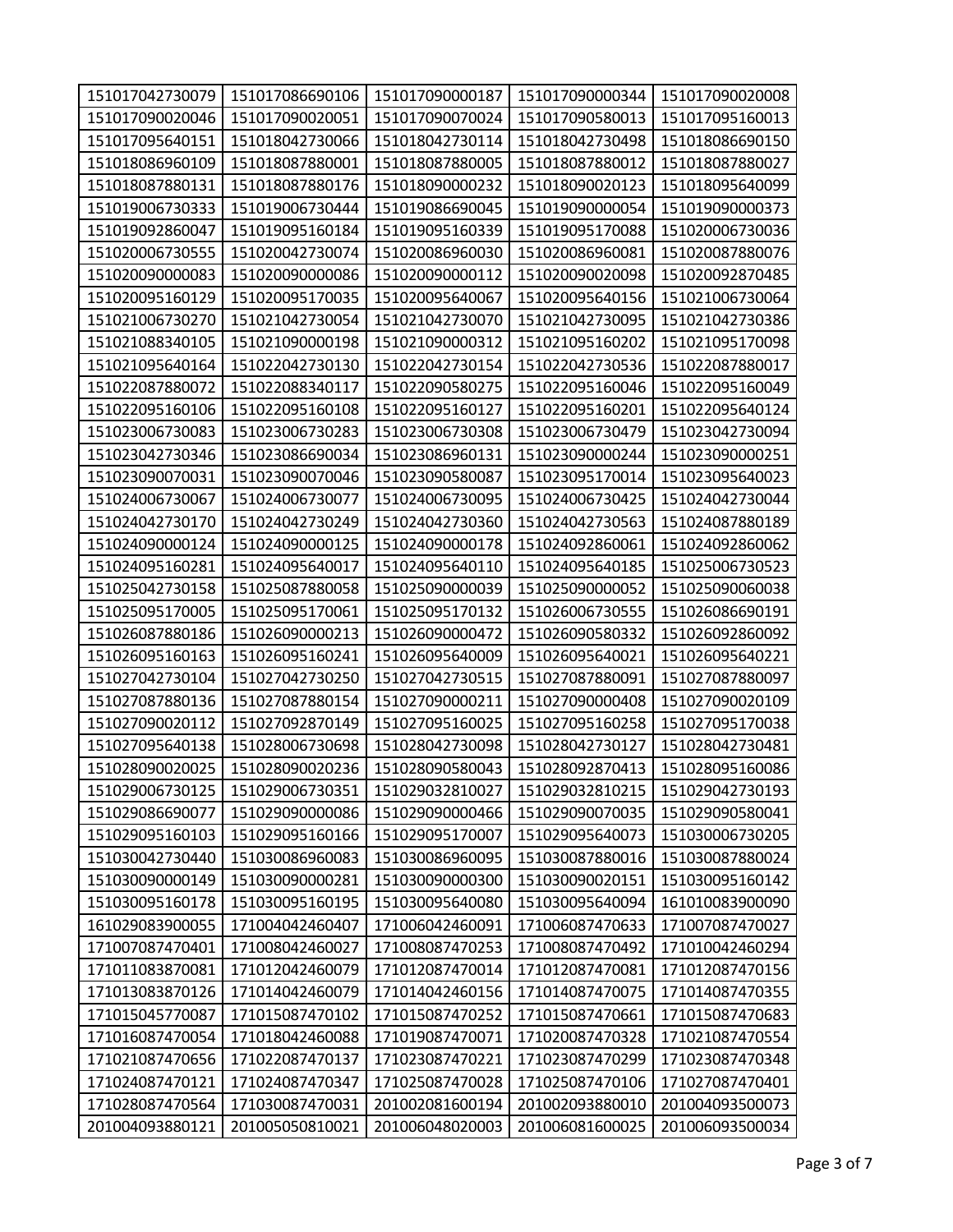| 201009050810282 | 201010048020116 | 201013081600198 | 201014050810022 | 201015050810004 |
|-----------------|-----------------|-----------------|-----------------|-----------------|
| 201015050810017 | 201015081590056 | 201015093500101 | 201016050810027 | 201017050810289 |
| 201018093500017 | 201019048020162 | 201023050810003 | 201023081600128 | 201024093500007 |
| 201025050810007 | 201025081600472 | 201026081600010 | 201028050810185 | 201030050810182 |
| 201030081600141 | 211002080990004 | 221003081410004 | 221008083480080 | 221013080380257 |
| 221013083480525 | 221014083480955 | 221019082080157 | 221022082080072 | 221023082280097 |
| 221025083480094 | 221026080380200 | 221028083480463 | 231006023270002 | 231015017060012 |
| 231015096920118 | 231018029700001 | 231019092590001 | 261001083200760 | 261002034930010 |
| 261003083200180 | 261003083200278 | 261003083200856 | 261004079090023 | 261004083200154 |
| 261004083200194 | 261004083200608 | 261005082200033 | 261005082200071 | 261005083200442 |
| 261005083200570 | 261005106370421 | 261006079090057 | 261006079090338 | 261006083200695 |
| 261006083720016 | 261007079090883 | 261009096220087 | 261009106370376 | 261010083200554 |
| 261010096220053 | 261011106370066 | 261012079090004 | 261012083720031 | 261013083720019 |
| 261014079090235 | 261014083200822 | 261015083200008 | 261015083200034 | 261015083720218 |
| 261016083890198 | 261017082200067 | 261018027900004 | 261018091370110 | 261019082200088 |
| 261019096220020 | 261019113290017 | 261020083200075 | 261020083200164 | 261020083200852 |
| 261021079090604 | 261021082200029 | 261021083200236 | 261021083720188 | 261022027900049 |
| 261022083200024 | 261022083200300 | 261022083200590 | 261023083200137 | 261024079090548 |
| 261024083200669 | 261024083720391 | 261025079090027 | 261025083720155 | 261025096220072 |
| 261026083720022 | 261026083890093 | 261028083200021 | 261028083720028 | 261028085660084 |
| 261028113290013 | 261028113290084 | 261029083200858 | 271018021760026 | 301001078720257 |
| 301001083860052 | 301001083860103 | 301001085750036 | 301001085750078 | 301001085750337 |
| 301001085760121 | 301001085970040 | 301001085970510 | 301001092350071 | 301001094650162 |
| 301001094660041 | 301001094660048 | 301001094660340 | 301002026180159 | 301002078720169 |
| 301002078720347 | 301002085750288 | 301002085750907 | 301002085970021 | 301002085970566 |
| 301002086050043 | 301002092350062 | 301002094650004 | 301002094650118 | 301002094650273 |
| 301002094660069 | 301002094660148 | 301002094660154 | 301002094660343 | 301003077590016 |
| 301003078720082 | 301003083860219 | 301003085730025 | 301003085750003 | 301003085750042 |
| 301003085970063 | 301003085970310 | 301003085970346 | 301003085970605 | 301003086050062 |
| 301003086050216 | 301003094650013 | 301003094660053 | 301004078720003 | 301004084810712 |
| 301004085750478 | 301004085760164 | 301004085970054 | 301004086050467 | 301004086060126 |
| 301004094660014 | 301004094660058 | 301004094660136 | 301004096820158 | 301005078720046 |
| 301005078720428 | 301005078720837 | 301005084810714 | 301005085730036 | 301005091020179 |
| 301005091020230 | 301005094650052 | 301005096820170 | 301006026180001 | 301006078720200 |
| 301006078720398 | 301006078720474 | 301006078720642 | 301006084810181 | 301006085730051 |
| 301006086050198 | 301006086050432 | 301006091020041 | 301006091020079 | 301006092350126 |
| 301007034690020 | 301007077590089 | 301007078720003 | 301007078720073 | 301007078720723 |
| 301007078720839 | 301007085750078 | 301007085750652 | 301007092350170 | 301007094660126 |
| 301008026180129 | 301008085730051 | 301008085750363 | 301008085750708 | 301008086050198 |
| 301008086050349 | 301008091020196 | 301008091020225 | 301008092350048 | 301008094650002 |
| 301008094650106 | 301008094650131 | 301008094660051 | 301008094660070 | 301008094660133 |
| 301008094660237 | 301008094660259 | 301009034690390 | 301009077590049 | 301009078720134 |
| 301009084810095 | 301009086050312 | 301009086050408 | 301009091020189 | 301009092350030 |
| 301009092350253 | 301009092350258 | 301009092350271 | 301009096820066 | 301010026180022 |
| 301010077590031 | 301010078720416 | 301010084810825 | 301010084810876 | 301010085730029 |
| 301010085750300 | 301010085760134 | 301010086050089 | 301010086050095 | 301010086050171 |
| 301010091020036 | 301010091020101 | 301010091020152 | 301010092350044 | 301010092350273 |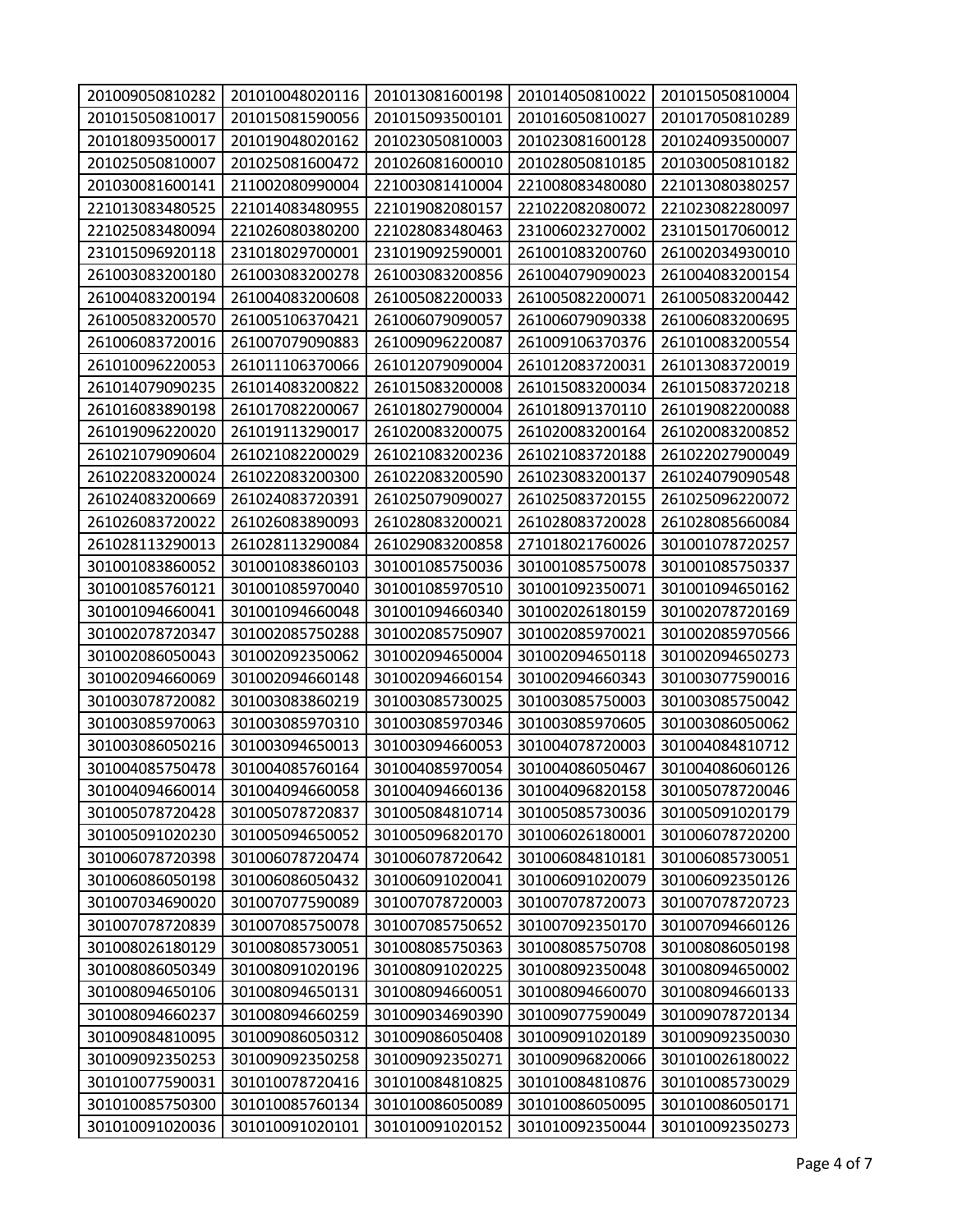| 301010094660047 | 301011026180046 | 301011026180079 | 301011078720270 | 301011085750407 |
|-----------------|-----------------|-----------------|-----------------|-----------------|
| 301011086050109 | 301011086050799 | 301011092350063 | 301011092350143 | 301011094650277 |
| 301012034690011 | 301012077590037 | 301012078720295 | 301012084810113 | 301012085970484 |
| 301012086050083 | 301012086050282 | 301012086050920 | 301012086060246 | 301012091020154 |
| 301012092350044 | 301012094660001 | 301012094660025 | 301012094660092 | 301012094660240 |
| 301013078720427 | 301013084810825 | 301013085970441 | 301013086050049 | 301014078720463 |
| 301014078720775 | 301014085760225 | 301014086050024 | 301014086050823 | 301015078720414 |
| 301015084810151 | 301015085730232 | 301015085750255 | 301015085970236 | 301015085970540 |
| 301015086050803 | 301016084810426 | 301016085730058 | 301016085760097 | 301016086050006 |
| 301016086050261 | 301017078720447 | 301017085970220 | 301017086050162 | 301017086050385 |
| 301017086050398 | 301017094660104 | 301018077590114 | 301018078720306 | 301018085760338 |
| 301018085760432 | 301018085970615 | 301018086050021 | 301018086050102 | 301018086050258 |
| 301018086060079 | 301018091020050 | 301018092350180 | 301018094650042 | 301018094650173 |
| 301018094650225 | 301018094660053 | 301018096820173 | 301019078720338 | 301019084810046 |
| 301019094660066 | 301020083860220 | 301020084810804 | 301020085730033 | 301020085970323 |
| 301020085970630 | 301020086050456 | 301020086050767 | 301020086060182 | 301020086060393 |
| 301020091020141 | 301020094650016 | 301020094650091 | 301021077590043 | 301021078721090 |
| 301021085730047 | 301021085730073 | 301022000880005 | 301022041800001 | 301022078720299 |
| 301022085100019 | 301022085970021 | 301022085970306 | 301022086060150 | 301022086060437 |
| 301022092350190 | 301023078720064 | 301023078720225 | 301023078720380 | 301023078720609 |
| 301023078720917 | 301023085730007 | 301023085970144 | 301023085970645 | 301023086050090 |
| 301023092350126 | 301023094650075 | 301023094660237 | 301023096820213 | 301024026180140 |
| 301024034690003 | 301024034690019 | 301024034690071 | 301024083860061 | 301024084810177 |
| 301024086050165 | 301024092350078 | 301024094660099 | 301025034690188 | 301025078720011 |
| 301025085730205 | 301025085760041 | 301025086050123 | 301025086050394 | 301025086050743 |
| 301025092350113 | 301026026180106 | 301026078720003 | 301026084810119 | 301026085970016 |
| 301026086050393 | 301026091020170 | 301026092350030 | 301026092390009 | 301026096820053 |
| 301026096820150 | 301027034690095 | 301027084810742 | 301027085750101 | 301027086050574 |
| 301027086050630 | 301027094650054 | 301027094660208 | 301028084810046 | 301028084810942 |
| 301028085750094 | 301028085750173 | 301028085970007 | 301028085970009 | 301028085970287 |
| 301028085970457 | 301028091020059 | 301028092350022 | 301028092350139 | 301028094650062 |
| 301028094650110 | 301028094660110 | 301028094660124 | 301028094660237 | 301028096820078 |
| 301029000880194 | 301029077590095 | 301029078720253 | 301029084810544 | 301029084810723 |
| 301029085970303 | 301029085970689 | 301029086050006 | 301029091020008 | 301029091020026 |
| 301029094650162 | 301029094660225 | 301030026180093 | 301030077590048 | 301030083860006 |
| 301030084810118 | 301030084810157 | 301030085750534 | 301030086050724 | 301030090950330 |
| 301030094650064 | 301030096820062 | 311008085670003 | 311010081550005 | 311011085880006 |
| 311024094510004 | 311029085540527 | 361001079071491 | 361001079071740 | 361001079890011 |
| 361003079070228 | 361003079070635 | 361003079070813 | 361003079071061 | 361003079071510 |
| 361004079070622 | 361005079840244 | 361006079071609 | 361006079080067 | 361006079890180 |
| 361007006030061 | 361007029410004 | 361007079070668 | 361008079890019 | 361009079070089 |
| 361009079070556 | 361009079070851 | 361010006030239 | 361010079070279 | 361010079080189 |
| 361011079070202 | 361011079070708 | 361011079070907 | 361011079071296 | 361011081190216 |
| 361012006030001 | 361012079070009 | 361012079070113 | 361012079070629 | 361012079071491 |
| 361012079280008 | 361012079280026 | 361013079070450 | 361013079280089 | 361013079890110 |
| 361014079070041 | 361014079070219 | 361014079070778 | 361014079080017 | 361014079860146 |
| 361015079070186 | 361015079070567 | 361015079070672 | 361015079070713 | 361015079071536 |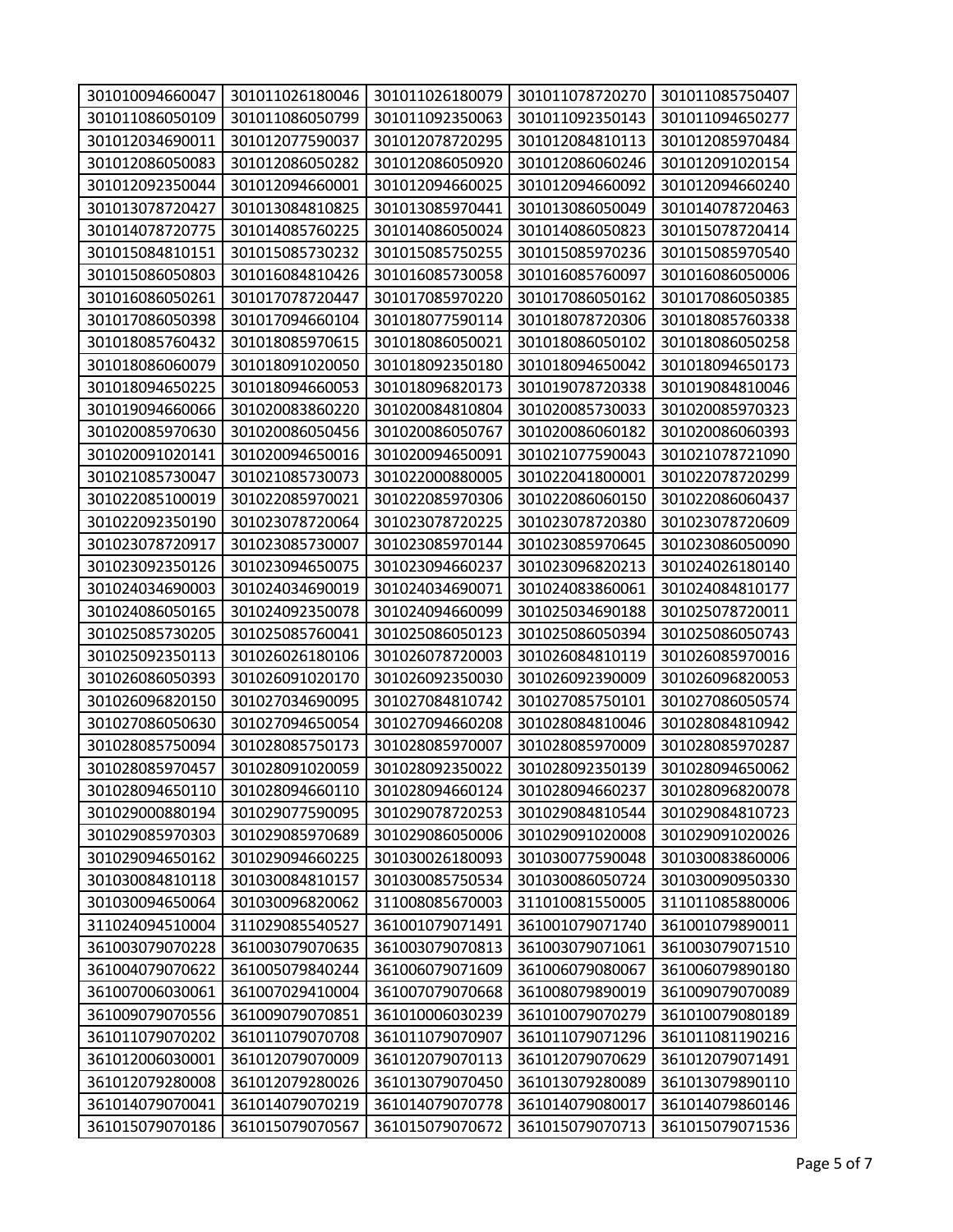| 361016079070121 | 361016079070462 | 361016079070631 | 361016079070915 | 361016079860025 |
|-----------------|-----------------|-----------------|-----------------|-----------------|
| 361017079071542 | 361017079860234 | 361017079890038 | 361017081190137 | 361018079070119 |
| 361018079080214 | 361018081190022 | 361019079080033 | 361019079280042 | 361020006030099 |
| 361020079070066 | 361020079070486 | 361020079070560 | 361020079070976 | 361021006030115 |
| 361021006030144 | 361021079070299 | 361021079070993 | 361021079890175 | 361022006030010 |
| 361022079070916 | 361022079070965 | 361022079071601 | 361022079280133 | 361023079070074 |
| 361023079070230 | 361023079070958 | 361024079070581 | 361024079071061 | 361024079080060 |
| 361024079890013 | 361025006030226 | 361025029410006 | 361025079070551 | 361025079080177 |
| 361025079080241 | 361025079860033 | 361026079071599 | 361026079080083 | 361027079070016 |
| 361027079070144 | 361027079070784 | 361027079071192 | 361027079071622 | 361027079890234 |
| 361028079070023 | 361028079070495 | 361028079070609 | 361028079071326 | 361028079071871 |
| 361028079080077 | 361029079070457 | 361029079070846 | 361030079071218 | 361030079071559 |
| 381001090600022 | 381007078230452 | 381009090600013 | 381013079900353 | 381016078210248 |
| 381016079900026 | 381018087630992 | 381028079900268 | 381029087630555 | 381030079900292 |
| 391001086650403 | 391003086100664 | 391005077450066 | 391005086650208 | 391006086590152 |
| 391011011180278 | 391012011990052 | 391013086100223 | 391014085710113 | 391014086100079 |
| 391015086100736 | 391021012750140 | 391021094050015 | 391022029740039 | 391024011990123 |
| 391026086590162 | 391028086100095 | 391029086100327 | 391029086650016 | 391030086100037 |
| 391030086101072 | 421001093490017 | 421001093490374 | 421001093490435 | 421001095770730 |
| 421002088260162 | 421002095770034 | 421003088220008 | 421003088250021 | 421003088250221 |
| 421003088250338 | 421003088260017 | 421003088260021 | 421003093490372 | 421003095770663 |
| 421004088250147 | 421004088250251 | 421004088260284 | 421004093490345 | 421004093490853 |
| 421005088220385 | 421005088220728 | 421005088220733 | 421005088250023 | 421005088250167 |
| 421005095770077 | 421005095770269 | 421006088220788 | 421006088250048 | 421006088250161 |
| 421006088260263 | 421006088260381 | 421006095770006 | 421007088250731 | 421007088250772 |
| 421007088260705 | 421007093490311 | 421008088250024 | 421008088250199 | 421008088260346 |
| 421008093490559 | 421008095770809 | 421009088220099 | 421009088220188 | 421009088220863 |
| 421009088250032 | 421009088250094 | 421009088260698 | 421009093490383 | 421009095770447 |
| 421009095770539 | 421010088220017 | 421010088250095 | 421010088250110 | 421010088260494 |
| 421010095770704 | 421011088220807 | 421011088260129 | 421011088260244 | 421011088260772 |
| 421011093490385 | 421011093490729 | 421012088220129 | 421012088260911 | 421012093490523 |
| 421013088220314 | 421013088260053 | 421013088260329 | 421013093490009 | 421013093490692 |
| 421014088220129 | 421014088220796 | 421014088260024 | 421014088260667 | 421014093490117 |
| 421014093490274 | 421014093490362 | 421015088220409 | 421015088250013 | 421015095770647 |
| 421016088220058 | 421016088250023 | 421016088250588 | 421016093490048 | 421016093490083 |
| 421016093490317 | 421016095770204 | 421017088250016 | 421017088250463 | 421017088250951 |
| 421017095770590 | 421017095770610 | 421018088250721 | 421018093490272 | 421018095770053 |
| 421018095770405 | 421019088250128 | 421019088250206 | 421019088260235 | 421019095770433 |
| 421020088220415 | 421020088250172 | 421020093490245 | 421020093490445 | 421020093490742 |
| 421021088220564 | 421021088250193 | 421021088260306 | 421021088260357 | 421021093490112 |
| 421021093490466 | 421021093490742 | 421022088250081 | 421022088260547 | 421022093490118 |
| 421022095770584 | 421023088260524 | 421024088220039 | 421024088220347 | 421024088250140 |
| 421024088250202 | 421024088260514 | 421024093490324 | 421024095770017 | 421024095770293 |
| 421024095770768 | 421025088220012 | 421025088220251 | 421025088260016 | 421025088260125 |
| 421026087530022 | 421026088250075 | 421026093490024 | 421026093490647 | 421026093490702 |
| 421026093490711 | 421026095770746 | 421027088220015 | 421027088220507 | 421027088220641 |
| 421027088250849 | 421027088260142 | 421027088260172 | 421027088260665 | 421027088260724 |